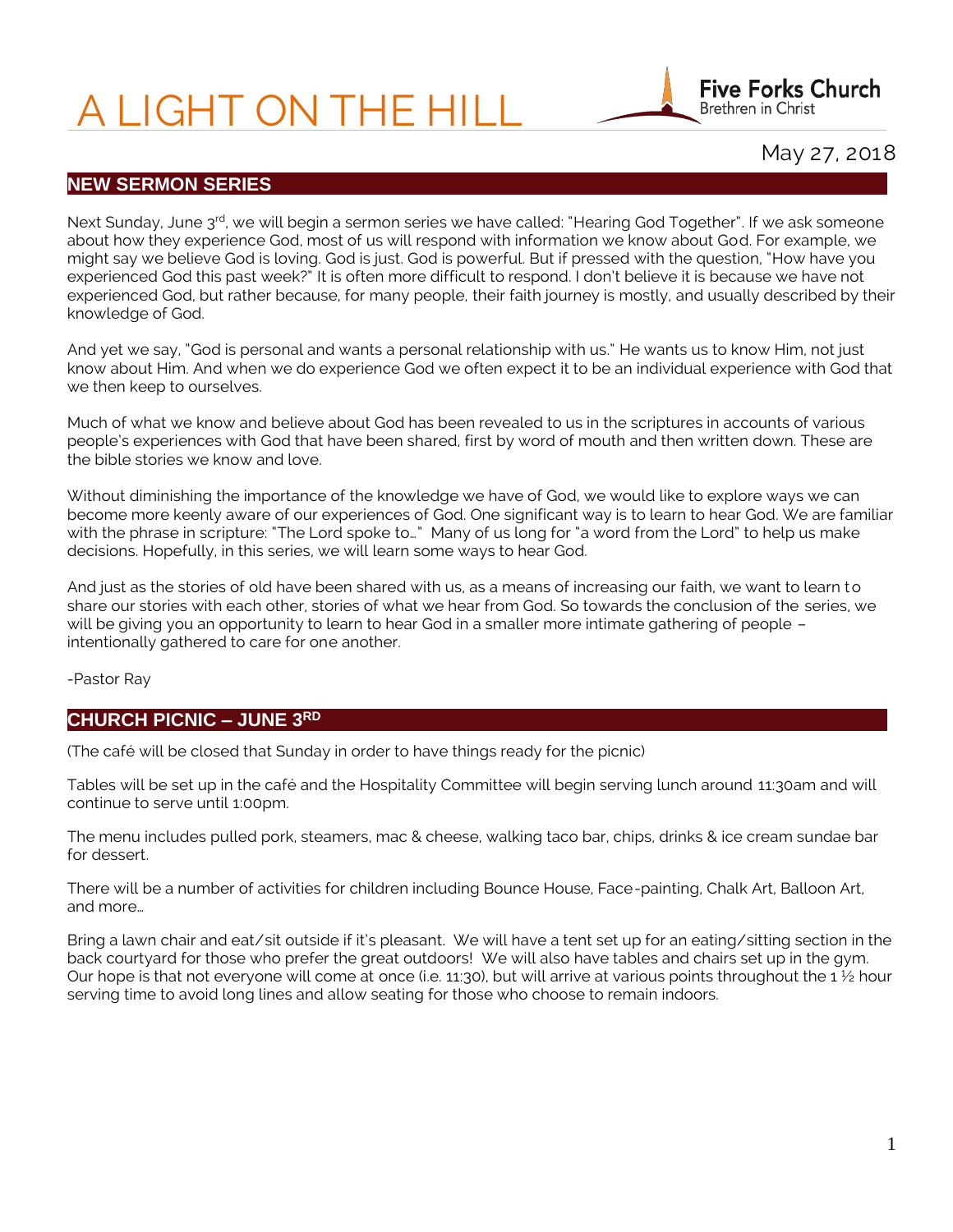# **THIS WEEK AT FIVE FORKS**

| Sunday, May 27    | Prayer Hour 6:45am (C2)<br>EXPRESS Café (7-11am)<br>Morning Messages:<br>Aud. (8:00, 9:30 & 11:00m) - Pastor Ray - Scripture: Genesis 27 & 22-32<br>Chapel (11:00am) - Pastor Brian - Scripture: Il Kings 2 |
|-------------------|-------------------------------------------------------------------------------------------------------------------------------------------------------------------------------------------------------------|
| Monday, May 28    | Men's Prayer Group…5:45am (Chapel)                                                                                                                                                                          |
| Tuesday, May 29   | Men's Prayer Group…6:30am (Chapel)<br>Celebrate Recovery6pm- café; 7pm- large group meeting, 8pm -open share                                                                                                |
| Wednesday, May 30 | No Services – Summer Break                                                                                                                                                                                  |
| Thursday, May 31  | Ladies Prayer Hour6:30-7:30am (Chapel)                                                                                                                                                                      |
| Friday, June 1    | Five Forks Fellowshipgam (Chapel)<br>VBS Prayer Hour 6pm (Chapel)                                                                                                                                           |
| Sunday, June 3    | Morning Messages:<br>Aud. (8:00, 9:30 & 11:00m) - Pastor Ray - Scripture: Luke 24<br>Chapel (11:00am) - Pastor Shaun - Scripture: I Corinthians 13 & various Proverbs                                       |

# **VBS 2018 – SHIPWRECKED – RESCUED BY JESUS**

June 10-14

Children ages  $3$  (by January 1, 2018) thru  $5<sup>th</sup>$  grade (completed). All preschoolers must be bathroom independent.

Register online at http://www.ffbic.org/vacation-bible-school/

Everyone is invited to the VBS Prayer Gathering on Friday, June 1<sup>st</sup> beginning at 6:00pm. We will join for worship in the Chapel, then divide into prayer groups throughout the grounds and church and come back together in the chapel to share communion with Pastor Jim leading us in this special time of adoration to our Heavenly Father. Hope to see you there!!

### **LEGO CAMP**

July  $9^{th}$  – 13<sup>th</sup>

Registration will open on Sunday, June  $17<sup>th</sup>$ . .

We will be opening the camp to 48 students who have completed grades 1-5. There will be 24 students selected for the AM class (9:00am – 12:00pm) and 24 students for the PM class (1:00 – 4:00pm). If a student attended last year's camp, they would not be eligible for this year's camp.

Our daily objective for each small group of students is that they will build and program a moving WeDo Lego Model. In order to do these objectives, students will be required to use reading, math, computer, and engineer/design skills. Students will work with a partner and learn basic skills about technology and engineering that will prepare them for a future transition into other STEM activities. Lego Camp is being offered to students who will commit to attending the program every day from July 9-13. Parents or guardians are responsible for providing transportation to and from Five Forks Church.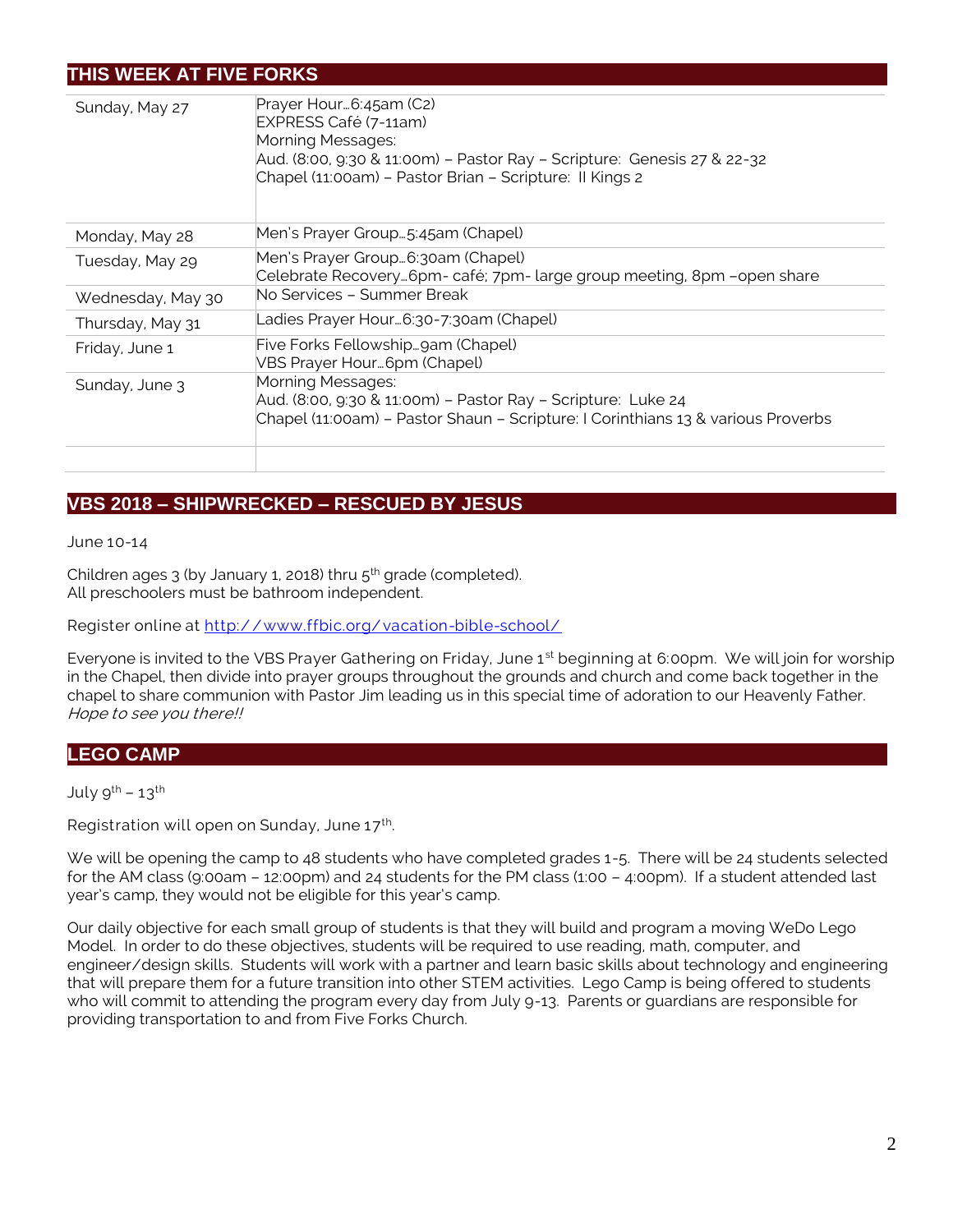### **CRAFT CAMP**

July 30 – Aug. 3… 9:15am – 12:30pm

Children who have completed grades 1-5

Registration will open Sunday, June 17<sup>th</sup>

We are in need of youth and adult volunteers. If you would like to help or have questions, please contact Jacki Hord at kimhord@gmail.com or stop by the Children's Information Desk on Sunday, June 3<sup>rd</sup> and 10<sup>th</sup>. .

### **ELO TURKEY SHOOT**

Saturday, June  $9^{th}$  &  $16^{th}$ ...  $5:00$  P.M. 10748 Wayne Hwy. Waynesboro, PA

Ages 10 and up \*15 years old and under must be accompanied by an adult

- Free Admission & Food
- Prizes for each round
- No Worked Guns/No .640 Choke or Larger

Must Pre-Register at [www.eloutdoors.com](http://www.eloutdoors.com/)

## **WITH DEEPEST SYMPATHY**

We express our heartfelt sympathy to Dave Oberholzer and family with the passing of his wife, Karen Oberholzer on May 20, 2018.

We express our heartfelt sympathy to Sanford Smith with the passing of his father, Sanford Smith on May 23, 2018.

### **THANK YOU!**

To Our Church Family,

We are so grateful for a caring church family. We would like to take this time to thank everyone for their support and prayers. And a special thanks to the moving team. With Joe weak from having cancer treatments and his mother having double knee surgery and not able to drive or stand for long periods, it was a great blessing to have so much help. Your continuing prayers and support will be greatly appreciated as Joe underwent surgery to remove the tumors on Monday, May 21. He will be expected to remain in the hospital for about four days without complications. Thank you again and God bless our wonderful church family. Sincerely,

Joe & Tammy Stricker

To Our Five Forks Church Family,

Thank you for the beautiful vase of flowers and all the prayers that you sent to me when I was in the hospital. -Jackie Izer

#### **HEALING PRAYERS FOR YOU**

(Those who have been hospitalized or underwent surgery/procedures this week)

Joe Stricker